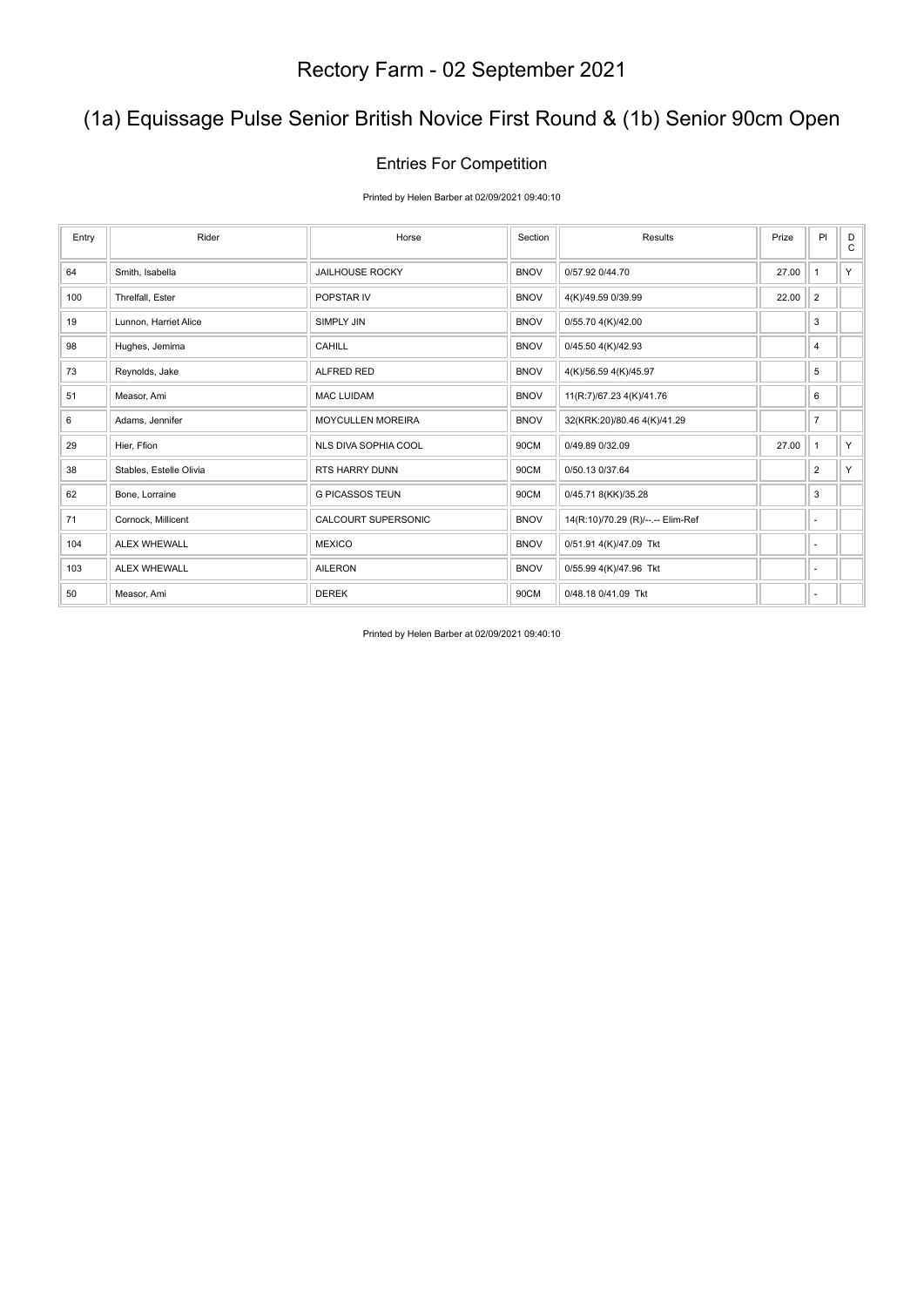## (2a) Nupafeed Supplements Senior Discovery - First Round & (2b) Senior 1.00m Open

### Entries For Competition

Printed by Helen Barber at 02/09/2021 11:14:10

| Entry | Rider                   | Horse                       | Section     | Results                           | Prize | PI                      | $\mathsf D$<br>$\mathsf C$ |
|-------|-------------------------|-----------------------------|-------------|-----------------------------------|-------|-------------------------|----------------------------|
| 56    | Haskell, Bruce          | SHANNONDALE ZELDA           | D           | 0/50.68 0/41.08                   | 32.00 | $\mathbf{1}$            | Υ                          |
| 18    | Lunnon, Harriet Alice   | <b>EXPENDITURE</b>          | $\mathsf D$ | 0/55.96 0/45.59                   | 25.00 | $\overline{2}$          | Υ                          |
| 101   | Warneford, Claire       | VANGEL SABELLE              | D           | 0/55.50 0/46.61                   | 22.00 | 3                       | Υ                          |
| 74    | Poole, Katy Ann         | <b>LADY GAGA III</b>        | D           | 0/54.10 4(K)/34.70                | 20.00 | 4                       |                            |
| 14    | Chick, Tasha            | CALCOURT BIANCA             | $\mathsf D$ | 0/48.47 4(K)/39.93                | 20.00 | $\,$ 5 $\,$             |                            |
| 10    | Marins, Rafael          | NPS INTO THE BLUE           | D           | 4(K)/58.75 0/43.58                | 0.00  | 6                       |                            |
| 94    | Coudray, Tiana          | CHRONOGRAPH                 | D           | 0/57.37 4(K)/46.56                | 0.00  | $\overline{7}$          |                            |
| 46    | Hine, Lily              | <b>MASAIW</b>               | D           | 0/53.18 8(KK)/41.58               |       | 8                       |                            |
| 52    | Measor, Ami             | CHOPARD Z                   | D           | 4(K)/51.63 4(K)/45.54             |       | 9                       |                            |
| 12    | Felix, Kimberly Rose    | MILLFIELD VALENTINA         | $\mathsf D$ | 0/54.54 8(KK)/47.66               |       | 10                      |                            |
| 92    | Steven, Lorna           | AMAR DE LÉAU                | D           | 4(K)/54.88 4(K)/48.66             |       | 11                      |                            |
| 64    | Smith, Isabella         | <b>JAILHOUSE ROCKY</b>      | D           | 0/54.85 8(RK)/53.42               |       | 12                      |                            |
| 73    | Reynolds, Jake          | <b>ALFRED RED</b>           | D           | 12(KKK)/55.44 4(K)/49.08          |       | 13                      |                            |
| 29    | Hier, Ffion             | NLS DIVA SOPHIA COOL        | 1.00M       | 0/51.12 4(K)/33.47                | 32.00 | $\mathbf{1}$            |                            |
| 38    | Stables, Estelle Olivia | RTS HARRY DUNN              | 1.00M       | 0/49.89 4(K)/36.54                |       | $\overline{\mathbf{c}}$ |                            |
| 63    | Bone, Lorraine          | <b>FLASH BACK III</b>       | 1.00M       | 0/57.31 8(KK)/38.00               |       | 3                       |                            |
| 17    | Lunnon, Harriet Alice   | WAIOWA I                    | 1.00M       | 4(K)/54.75 4(K)/39.81             |       | 4                       |                            |
| 78    | Dawes, Jacqueline       | <b>E.SERENBURG</b>          | 1.00M       | 4(D)/55.33 4(K)/40.25             |       | 5                       |                            |
| 21    | Jocelyn, Emma           | <b>GREANNANSTOWN ATOMIC</b> | D           | 0/52.83 (KDQ)/--.-- Disq.         |       | ä,                      |                            |
| 15    | Dawes, Jacqueline       | <b>ITS MY SECRET</b>        | D           | (RR)/--.-- Elim-Ref               |       | ÷,                      |                            |
| 49    | REBECCA HOWARD          | <b>BETTY</b>                | D           | 25(RK:17)/77.03 12(KKK)/45.93 Tkt |       | L,                      |                            |
| 93    | Coudray, Tiana          | MONBEG DOWNTOWN             | $\mathsf D$ | 4(K)/59.28 4(K)/50.44 Tkt         |       | ÷,                      |                            |
| 106   | Adams, Faye             | <b>LYBALIO LCS</b>          | D           | 0/57.01 8(KK)/46.19 Tkt           |       | ä,                      |                            |
| 105   | <b>ALEX WHEWALL</b>     | <b>LIBURANTE</b>            | D           | 4(K)/57.55 0/49.44 Tkt            |       | ä,                      |                            |
| 50    | Measor, Ami             | <b>DEREK</b>                | D           | 0/49.05 12(KKK)/41.43 Tkt         |       | ä,                      |                            |
| 72    | CHLOE CHESSELL          | <b>HORSE</b>                | D           | 0/58.24 0/51.07 Tkt               |       | ÷,                      |                            |
| 107   | Adams, Faye             | <b>NU RUBIN</b>             | D           | 0/59.24 4(K)/45.74 Tkt            |       | ÷,                      |                            |
| 48    | REBECCA HOWARD          | <b>AXL</b>                  | D           | 4(K)/51.71 0/44.54 Tkt            |       | ÷,                      |                            |
| 58    | <b>S MARSHALL</b>       | MISTER STEVEN JEFFREYS      | D           | (RR)/--.-- Elim-Ref Tkt           |       |                         |                            |
| 44    | <b>JEMIMA STRATTON</b>  | <b>HILTON COOLEY</b>        | D           | 13(R:9)/69.13 0/39.17 Tkt         |       |                         |                            |

Printed by Helen Barber at 02/09/2021 11:14:10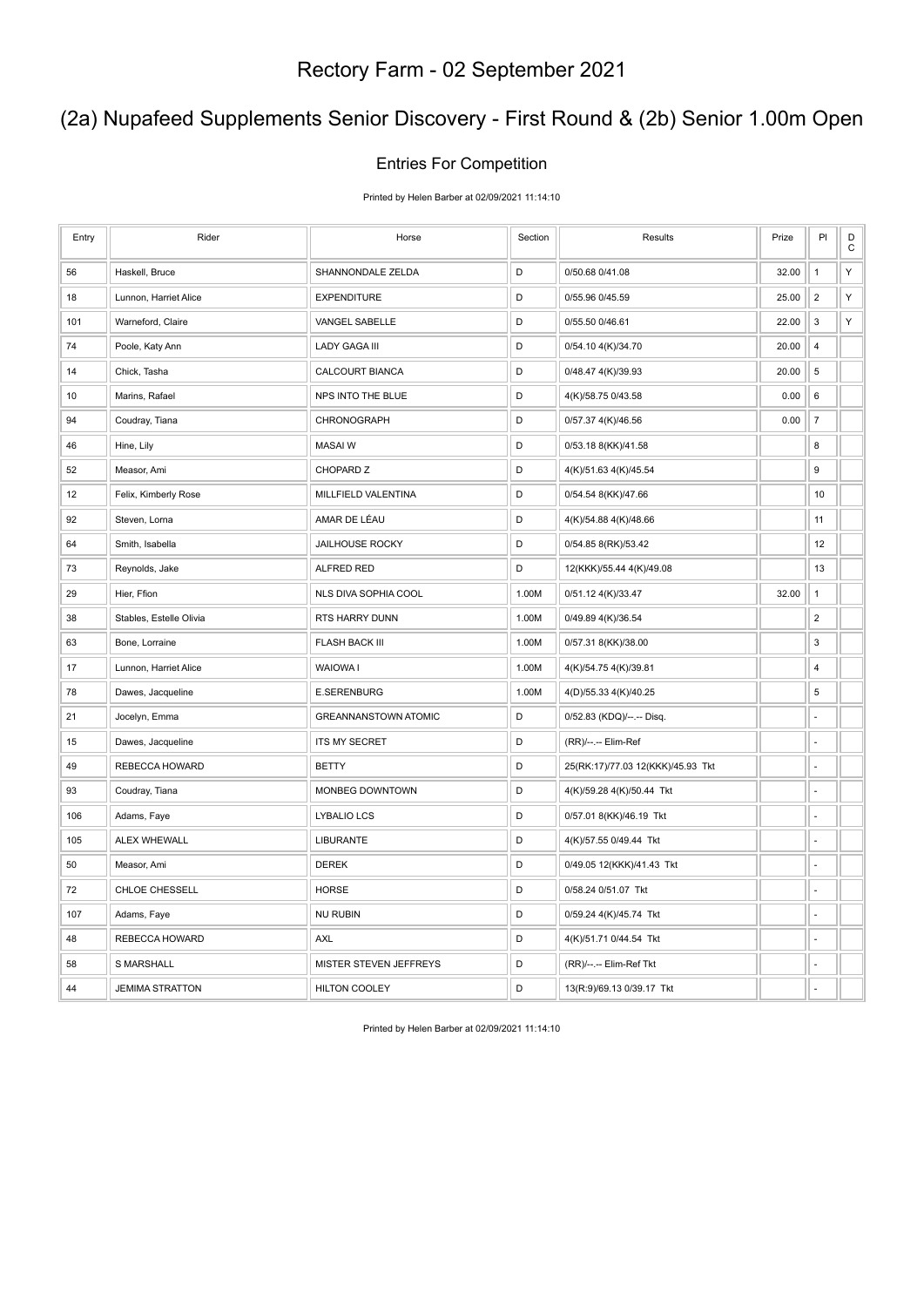# 3 Senior 1.05m Open

### Entries For Competition

Printed by Helen Barber at 02/09/2021 12:05:55

| Entry | Rider                  | Horse                       | Results                | Prize | PI             | D<br>$\mathbf C$ |
|-------|------------------------|-----------------------------|------------------------|-------|----------------|------------------|
| 17    | Lunnon, Harriet Alice  | <b>WAIOWA1</b>              | 0/39.35 0/43.51        | 32.00 | $\mathbf{1}$   | Y.               |
| 57    | Haskell, Bruce         | <b>BILLY DE PREZ</b>        | 0/40.83 0/44.63        | 25.00 | $\overline{2}$ | Y.               |
| 15    | Dawes, Jacqueline      | <b>ITS MY SECRET</b>        | 0/38.92 0/46.10        | 22.00 | 3              | Y.               |
| 56    | Haskell, Bruce         | SHANNONDALE ZELDA           | 0/41.97 0/47.55        | 20.00 | 4              | Y.               |
| 96    | Coudray, Tiana         | <b>TALBOT TEDDY</b>         | 0/44.99 0/49.37        |       | 5              | Y.               |
| 21    | Jocelyn, Emma          | <b>GREANNANSTOWN ATOMIC</b> | 0/42.39 0/49.50        |       | 6              | Y.               |
| 54    | Betteridge, Lauren     | LOWIN-V                     | 0/41.18 0/50.56        |       | $\overline{7}$ | Y.               |
| 61    | Wilkes, James          | <b>BILLY SPOCK</b>          | 0/37.79 4(K)/43.40     |       | 8              |                  |
| 46    | Hine, Lily             | <b>MASAIW</b>               | 0/40.28 4(K)/48.43     |       | 9              |                  |
| 20    | Pearce, Sarah          | ORPHEE VAN DE PIKKERIE      | 0/42.62 4(K)/54.36     |       | 10             |                  |
| 18    | Lunnon, Harriet Alice  | <b>EXPENDITURE</b>          | 0/44.36 4(K)/57.02     |       | 11             |                  |
| 200   | Thomas, Marie          | DROMBANE COLONEL            | 4(K)/43.11 4(K)/60.20  |       | 12             |                  |
| 14    | Chick, Tasha           | <b>CALCOURT BIANCA</b>      | (RR)/--.-- Elim-Ref    |       | ٠              |                  |
| 44    | <b>JEMIMA STRATTON</b> | <b>HILTON COOLEY</b>        | 0/37.73 0/52.02 Tkt    |       | ٠              |                  |
| 66    | PANDA CHRISTIE         | <b>SIR VILLMER</b>          | 0/44.18 4(K)/59.76 Tkt |       | ٠              |                  |
| 108   | Evenett, Morgan        | <b>BOLEYBAWN GENEVIEVE</b>  | 0/45.91 0/52.74 Tkt    |       | ٠              |                  |

Printed by Helen Barber at 02/09/2021 12:05:55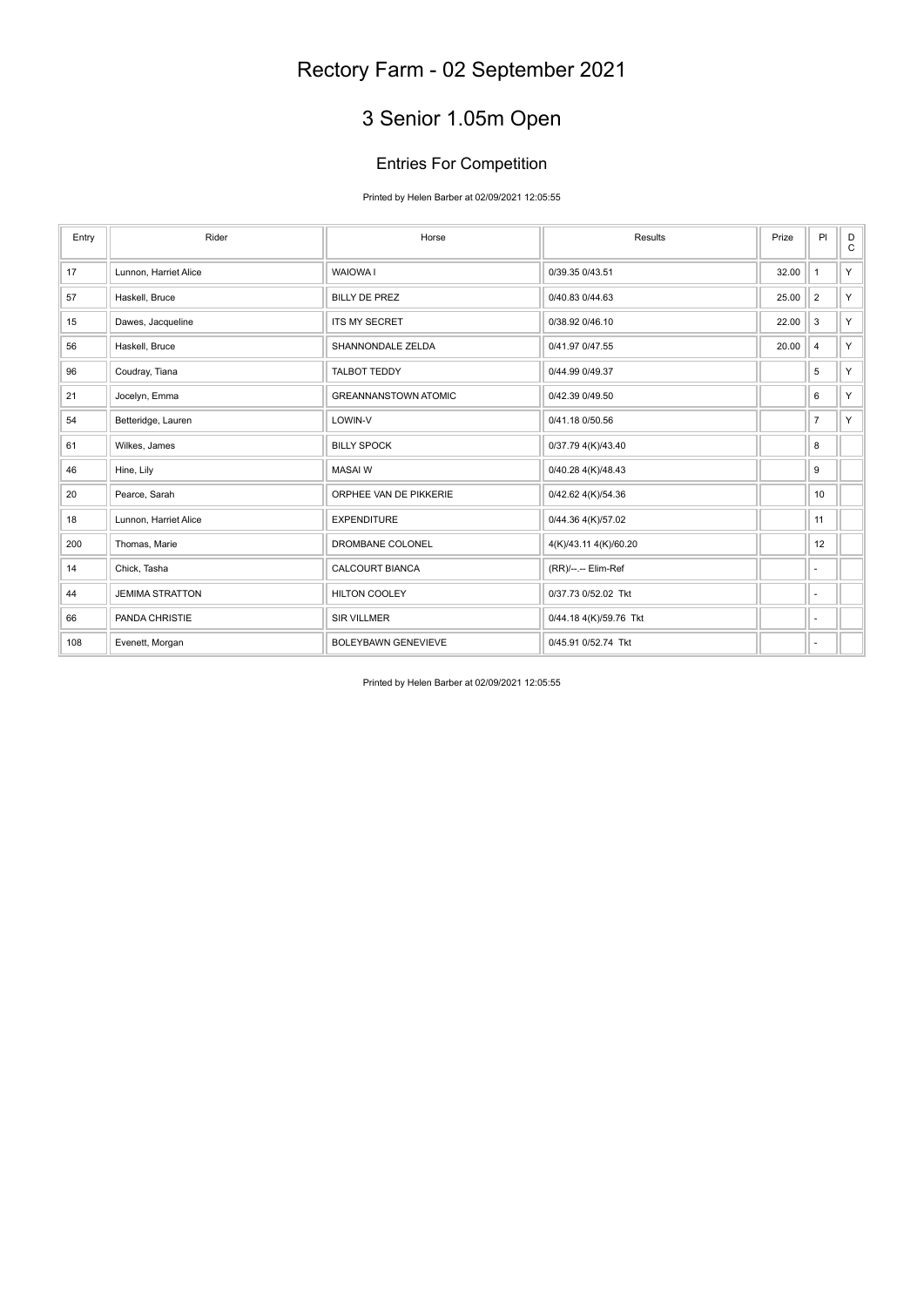### (4a) Lord & Lady Equestrian Senior Newcomers First Round & (4b) Senior 1.10m Open

#### Entries For Competition

#### Printed by Helen Barber at 02/09/2021 13:19:55

| Entry | Rider                        | Horse                    | Section | Results                   | Prize | P                        | $_\mathrm{C}^\mathrm{D}$ |
|-------|------------------------------|--------------------------|---------|---------------------------|-------|--------------------------|--------------------------|
| 47    | Hine, Lily                   | <b>DAKOTA BLUE</b>       | N       | 0/40.75 0/38.59           | 42.00 | $\overline{1}$           | Y.                       |
| 102   | Poole, Kayleigh              | <b>GERRIE</b>            | Ν       | 0/39.26 0/41.25           | 32.00 | $\overline{2}$           | Y.                       |
| 30    | Shrubshall-justice, Georgina | <b>CRUISE ON BARCO</b>   | 1.10M   | 0/47.29 0/43.05           | 22.00 | 3                        | Y.                       |
| 78    | Dawes, Jacqueline            | <b>E.SERENBURG</b>       | N       | 0/38.53 0/44.40           | 22.00 | $\overline{4}$           | Y.                       |
| 55    | Betteridge, Megan Louise     | JAZZ MEN DE SEPTON       | 1.10M   | 0/41.04 0/44.80           |       | 5                        | Y.                       |
| 39    | Thomas, Marie                | MIDNIGHT FLYER II        | 1.10M   | 0/41.69 0/46.29           |       | 6                        | Y.                       |
| 43    | Macbeth, Catherine           | LEVISOUN                 | 1.10M   | 0/44.40 0/49.42           |       | $\overline{7}$           | Y.                       |
| 11    | Marins, Rafael               | <b>EDOBANTOS</b>         | N       | 0/42.96 0/50.94           |       | 8                        | Y.                       |
| 90    | Conway, Gemma                | CANTOU DE BLEYS          | 1.10M   | 0/42.16 0/53.02           |       | 9                        | Y.                       |
| 26    | Wedge, Jasmine               | <b>ELAN VI</b>           | 1.10M   | 0/43.03 0/55.42           |       | 10                       | Y                        |
| 79    | Wilson, Diane                | <b>BRUCE ALMIGHTY VI</b> | 1.10M   | 0/44.71 0/55.75           |       | 11                       | Y.                       |
| 57    | Haskell, Bruce               | <b>BILLY DE PREZ</b>     | Ν       | 0/40.18 4(K)/44.29        |       | 12                       |                          |
| 61    | Wilkes, James                | <b>BILLY SPOCK</b>       | N       | 4(K)/36.71 0/44.88        |       | 13                       |                          |
| 70    | Higgins, Annette             | SHANNONDALE MUNDY        | N       | 0/41.95 4(K)/48.41        |       | 14                       |                          |
| 74    | Poole, Katy Ann              | <b>LADY GAGA III</b>     | N       | 0/41.53 4(K)/50.41        |       | 15                       |                          |
| 99    | Hughes, Jemima               | <b>KILMANAC LARRY</b>    | N       | 4(K)/39.89 4(K)/53.84     |       | 16                       |                          |
| 20    | Pearce, Sarah                | ORPHEE VAN DE PIKKERIE   | N       | 4(K)/44.88 10(KK:2)/62.19 |       | 17                       |                          |
| 32    | Lissington, Samantha         | ZAZU                     | N       | 0/43.50 0/57.90 Tkt       |       | ÷,                       |                          |
| 97    | Coudray, Tiana               | COEUR DE L'ESPRIT Z      | Ν       | 0/43.83 0/47.91 Tkt       |       | $\overline{\phantom{a}}$ |                          |
| 33    | Lissington, Samantha         | <b>UVERAZ</b>            | Ν       | 0/42.94 3(3)/63.57 Tkt    |       |                          |                          |

Printed by Helen Barber at 02/09/2021 13:19:55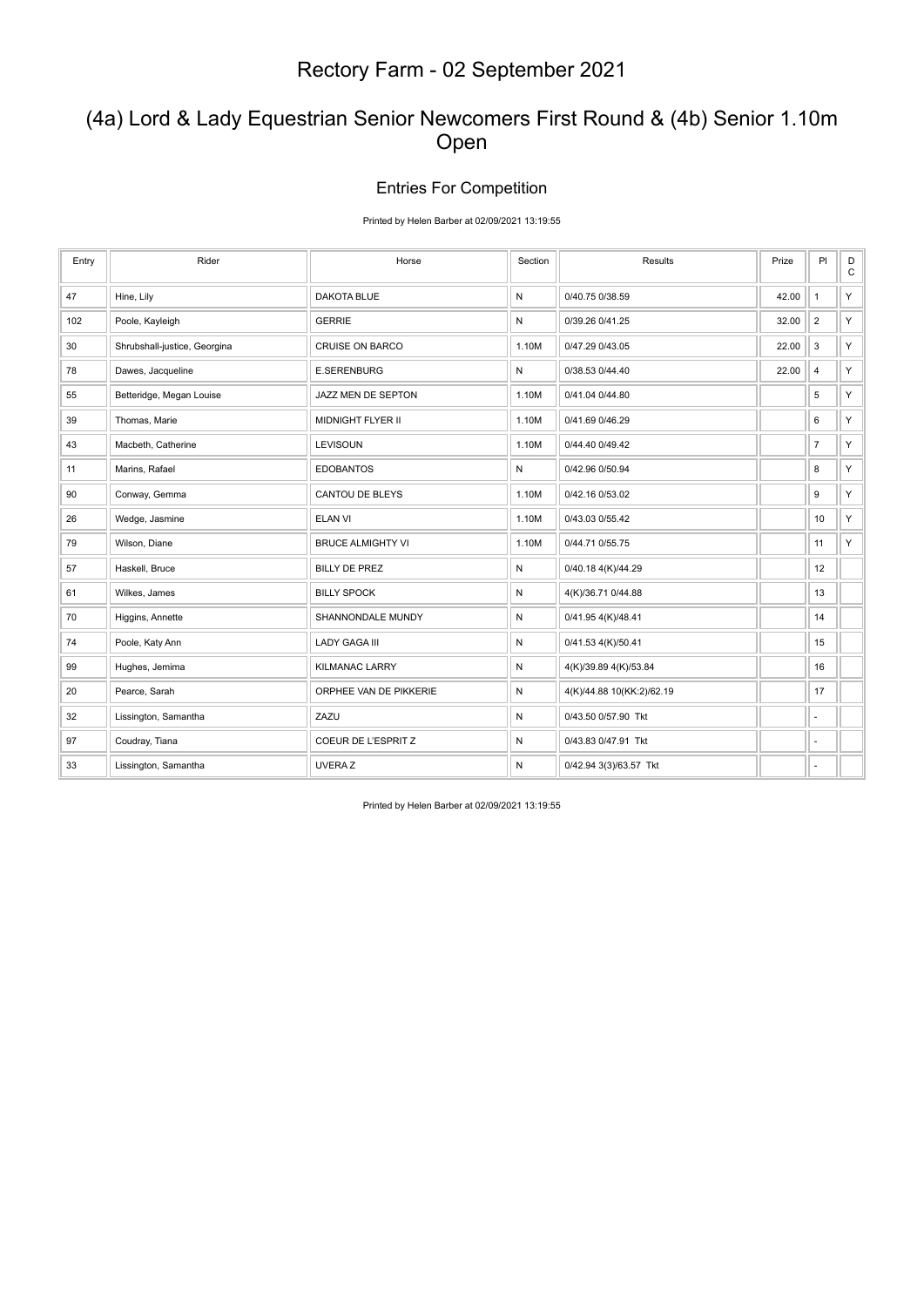# (5a) National 1.15m Members Cup Qualifier & (5b) Senior 1.15m Open

### Entries For Competition

Printed by Helen Barber at 02/09/2021 14:28:01

| Entry          | Rider                        | Horse                        | Section | Results                         | Prize | PI                       | $_{\rm C}^{\rm D}$ |
|----------------|------------------------------|------------------------------|---------|---------------------------------|-------|--------------------------|--------------------|
| 84             | Fisher, Emily                | <b>HEERDESTAR</b>            | BM1.15  | 0/43.26 0/40.71                 | 52.00 | $\mathbf{1}$             | Y.                 |
| 40             | Thomas, Marie                | <b>KENTUCKY V</b>            | BM1.15  | 0/49.66 0/43.76                 | 37.00 | $\overline{2}$           | Y.                 |
| $\overline{7}$ | Tapner, Madison              | <b>BONZA KING OF ROUGES</b>  | BM1.15  | 0/46.39 0/43.84                 | 27.00 | 3                        | Y.                 |
| 109            | Haskell, Bruce               | AMIRO SKY                    | BM1.15  | 0/51.74 0/44.08                 | 22.00 | $\overline{4}$           | Y.                 |
| 55             | Betteridge, Megan Louise     | JAZZ MEN DE SEPTON           | BM1.15  | 0/49.02 0/44.98                 |       | 5                        | Y.                 |
| 88             | Fisher, James                | <b>KANTARINA F</b>           | BM1.15  | 0/47.06 0/45.16                 |       | 6                        | Y.                 |
| 79             | Wilson, Diane                | <b>BRUCE ALMIGHTY VI</b>     | BM1.15  | 0/50.45 0/47.05                 |       | $\overline{7}$           | Y.                 |
| 43             | Macbeth, Catherine           | LEVISOUN                     | BM1.15  | 0/50.54 0/47.66                 |       | 8                        | Y.                 |
| 26             | Wedge, Jasmine               | <b>ELAN VI</b>               | BM1.15  | 0/47.81 0/48.71                 |       | 9                        | Y.                 |
| 47             | Hine, Lily                   | <b>DAKOTA BLUE</b>           | BM1.15  | 0/42.42 4(K)/40.35              |       | 10                       |                    |
| $30\,$         | Shrubshall-justice, Georgina | <b>CRUISE ON BARCO</b>       | BM1.15  | 0/51.43 4(K)/41.56              |       | 11                       |                    |
| 69             | Woodward, Tom                | <b>JONAGOLD II</b>           | BM1.15  | 0/46.46 4(K)/41.67              |       | 12                       |                    |
| 102            | Poole, Kayleigh              | <b>GERRIE</b>                | BM1.15  | 0/44.35 4(K)/44.55              |       | 13                       |                    |
| 31             | Bladon, Poppy                | ACTIVO <sub>2</sub>          | BM1.15  | 0/43.91 4(K)/46.78              |       | 14                       |                    |
| 45             | Doel, Charlotte              | <b>BALLYDARTON DE REVELE</b> | BM1.15  | 0/50.04 4(K)/50.93              |       | 15                       |                    |
| 95             | Coudray, Tiana               | <b>HEADLEYS CHATTERBOX</b>   | BM1.15  | 4(K)/46.99 (KRR)/--.-- Elim-Ref |       | ٠                        |                    |
| 34             | Lissington, Samantha         | <b>FAST COMPANY</b>          | BM1.15  | 0/48.01 0/52.00 Tkt             |       | $\overline{\phantom{a}}$ |                    |
| 33             | Lissington, Samantha         | UVERA Z                      | BM1.15  | 0/47.67 0/49.35 Tkt             |       | ÷,                       |                    |
| 97             | Coudray, Tiana               | COEUR DE L'ESPRIT Z          | BM1.15  | 0/50.72 0/48.42 Tkt             |       | $\overline{\phantom{a}}$ |                    |
| 35             | Lissington, Samantha         | <b>EASTER START WM</b>       | BM1.15  | 0/47.48 0/50.77 Tkt             |       | ٠                        |                    |

Printed by Helen Barber at 02/09/2021 14:28:01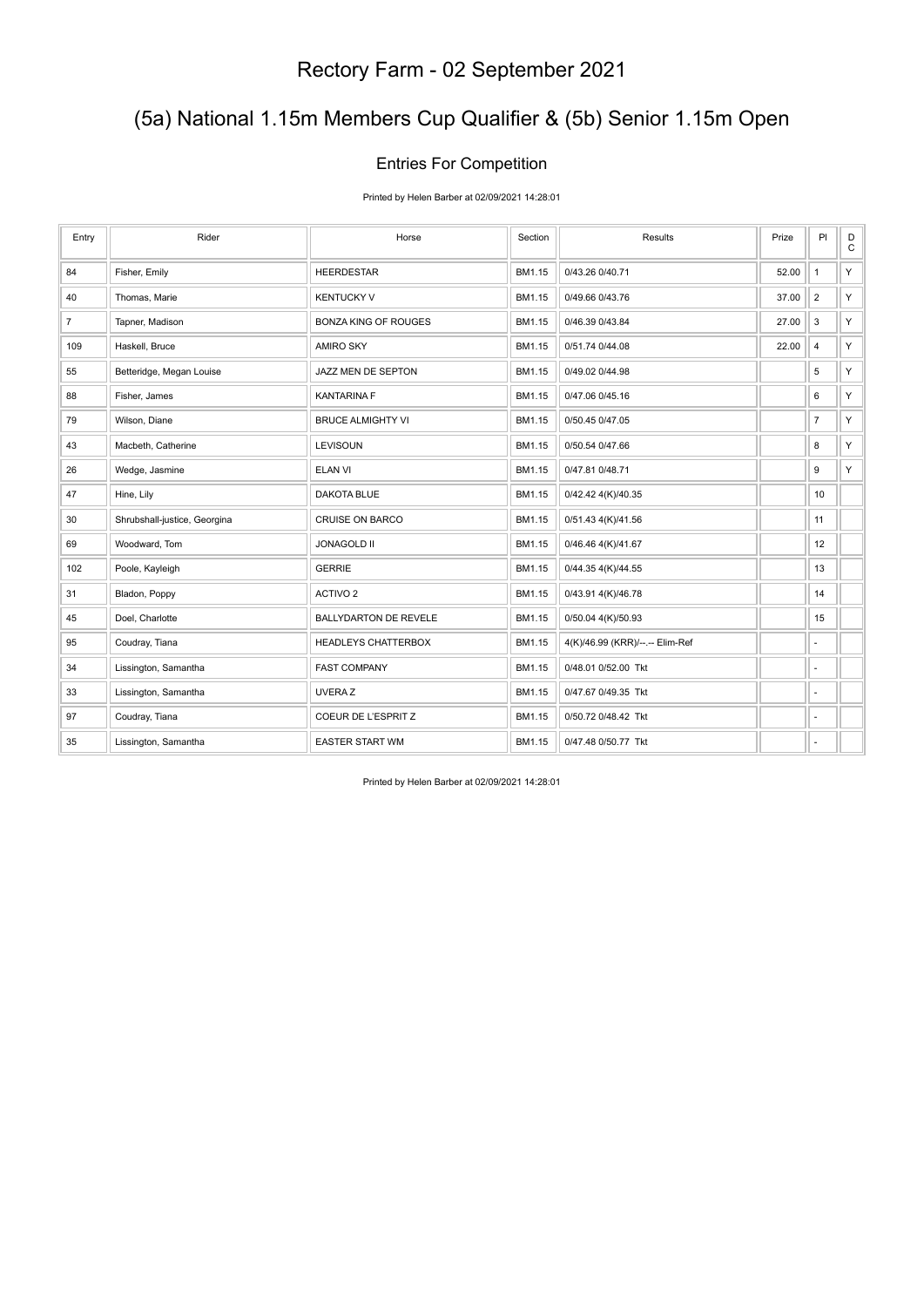## (6a) Equitop GLME Senior Foxhunter First Round & (6b) Senior 1.20m Open

### Entries For Competition

Printed by Helen Barber at 02/09/2021 15:29:28

| Entry          | Rider                     | Horse                        | Section | Results                     | Prize | PI             | D<br>$\mathtt{C}$ |
|----------------|---------------------------|------------------------------|---------|-----------------------------|-------|----------------|-------------------|
| $\overline{7}$ | Tapner, Madison           | <b>BONZA KING OF ROUGES</b>  | 1.20M   | 0/45.17 0/45.25             | 52.00 | $\mathbf{1}$   | Y.                |
| 45             | Doel, Charlotte           | <b>BALLYDARTON DE REVELE</b> | F       | 0/48.50 0/47.83             | 37.00 | $\overline{2}$ | Y.                |
| 68             | Woodward, Tom             | <b>LOW MOOR LUCKY</b>        | F.      | 0/49.67 0/48.20             | 27.00 | 3              | Y.                |
| 23             | Mauree, Anoushka          | <b>ICE D'AMOUR</b>           | F       | 0/47.36 0/50.73             | 22.00 | 4              | Y.                |
| 84             | Fisher, Emily             | <b>HEERDESTAR</b>            | 1.20M   | 0/42.30 4(K)/40.19          |       | 5              |                   |
| 65             | Vaughan Jones, Evie       | WHAM O                       | F       | 0/51.37 4(K)/46.39          |       | 6              |                   |
| 42             | Thomas, Marie             | <b>QUANTUM TREAT</b>         | 1.20M   | 4(K)/45.57 0/54.72          |       | $\overline{7}$ |                   |
| 60             | Wilkes, Emma              | CASTLERICHMOND WILLIAM       | F       | 0/48.21 4(D)/55.23          |       | 8              |                   |
| 28             | Mackenzie Smith, Tallulah | QUIDDE DU BUISSON Z          | 1.20M   | 1(1)/52.08 4(K)/51.11       |       | 9              |                   |
| 109            | Haskell, Bruce            | <b>AMIRO SKY</b>             | F       | 0/44.81 8(KK)/47.31         |       | 10             |                   |
| 22             | Jocelyn, Emma             | <b>LISSYEGAN RORY</b>        | F       | 4(K)/47.30 4(K)/49.48       |       | 11             |                   |
| 27             | Mackenzie Smith, Tallulah | HAMILTON HEIDI III VDP       | F.      | 0/50.53 8(KK)/52.51         |       | 12             |                   |
| 67             | Higgins, Annette          | MGH CRUISARDO STREET         | 1.20M   | 0/45.35 (RR)/--.-- Elim-Ref |       | ×.             |                   |
| 34             | Lissington, Samantha      | <b>FAST COMPANY</b>          | F       | 0/48.98 0/50.82 Tkt         |       | ٠              |                   |
| 35             | Lissington, Samantha      | <b>EASTER START WM</b>       | E       | 0/46.86 4(K)/50.12 Tkt      |       | $\sim$         |                   |
| 59             | May, Joanna               | <b>TRIUMVIRATE</b>           | F       | 0/48.51 0/49.62 Tkt         |       | ٠              |                   |
| 37             | Lissington, Samantha      | RICKER RIDGE RICOCHET        | F       | 4(K)/49.10 0/52.30 Tkt      |       | ٠              |                   |

Printed by Helen Barber at 02/09/2021 15:29:28